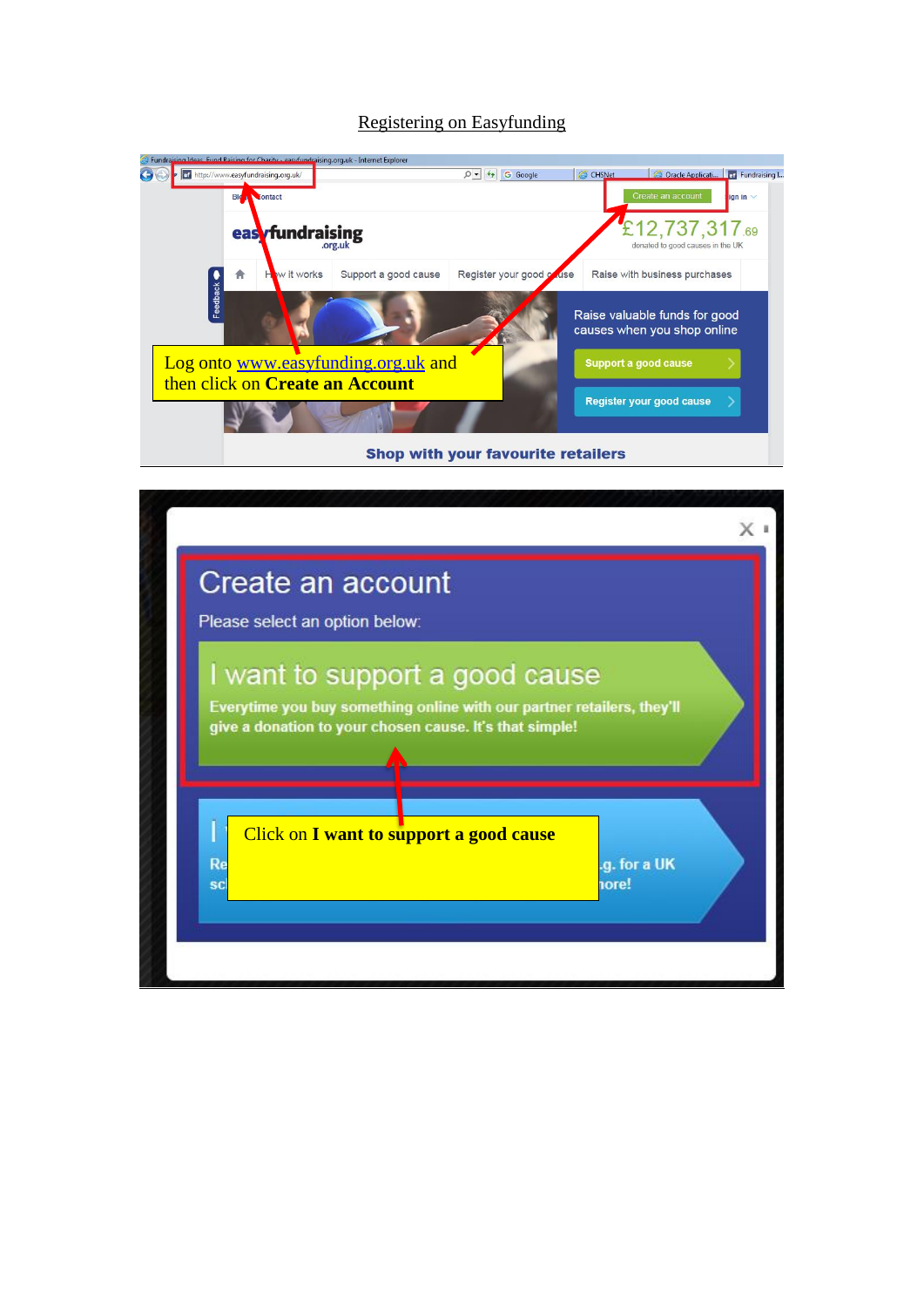|                    | easyfundrai                            |                                                                                                |                                                                                                                                                                                                                                                                                                                                                     | £12,737,317.69<br>donated to good causes in the UK |
|--------------------|----------------------------------------|------------------------------------------------------------------------------------------------|-----------------------------------------------------------------------------------------------------------------------------------------------------------------------------------------------------------------------------------------------------------------------------------------------------------------------------------------------------|----------------------------------------------------|
|                    | How it works                           | Support a good cause                                                                           | Register your good cause                                                                                                                                                                                                                                                                                                                            | Raise with business purchases                      |
| <b>Get started</b> | Find a cause                           | <b>Frequently asked questions</b>                                                              | <b>Testimonials</b>                                                                                                                                                                                                                                                                                                                                 |                                                    |
|                    | Search for a Cause                     | Browse for a Cause                                                                             |                                                                                                                                                                                                                                                                                                                                                     |                                                    |
|                    | Cause Name v                           | Murton Cricket Club                                                                            |                                                                                                                                                                                                                                                                                                                                                     | Go                                                 |
|                    |                                        |                                                                                                |                                                                                                                                                                                                                                                                                                                                                     |                                                    |
|                    |                                        |                                                                                                |                                                                                                                                                                                                                                                                                                                                                     |                                                    |
|                    | You searched for "Murton Cricket Club" |                                                                                                |                                                                                                                                                                                                                                                                                                                                                     |                                                    |
|                    | Showing results 1 to 10 of 8448        |                                                                                                |                                                                                                                                                                                                                                                                                                                                                     |                                                    |
| $\mathfrak{D}$     | Cricket Club.                          | 11 age groups. We have over 90 Read more                                                       | Murton Cricket Club compete in the Durham Cricket League. We consist of 7 teams, 3<br>senior teams and 4 junior teams, one each at Under 18, Under 15, Under 13 and Under<br>In the 'Search for a Cause' search box type Murton<br>Cricket Club and click Go. Then in the list of clubs shown,<br>please click on Support this Cause next to Murton | <b>Support this cause</b>                          |
|                    |                                        |                                                                                                |                                                                                                                                                                                                                                                                                                                                                     |                                                    |
|                    |                                        | Create an account                                                                              |                                                                                                                                                                                                                                                                                                                                                     | You'l<br>100%                                      |
|                    |                                        | You have chosen to support Murton Cricket Club. Don't worry,<br>you can change your mind later |                                                                                                                                                                                                                                                                                                                                                     | Raise                                              |
|                    | My first name is                       |                                                                                                |                                                                                                                                                                                                                                                                                                                                                     | Over<br>Over                                       |
|                    |                                        | Enter your first name here                                                                     |                                                                                                                                                                                                                                                                                                                                                     | $\bigvee$ Unlik                                    |
|                    | My last name is                        |                                                                                                |                                                                                                                                                                                                                                                                                                                                                     |                                                    |

| Enter your last name here                                                 | Please register your details  |
|---------------------------------------------------------------------------|-------------------------------|
|                                                                           | and click on <b>Create my</b> |
| My email address is                                                       | <b>Account</b>                |
| Enter your email address here                                             |                               |
| We will never pass your details to anyone without your permission.        |                               |
| I want to use this password                                               |                               |
| Enter your password here                                                  |                               |
| Your password needs to be at least 8 characters.                          |                               |
| Please send me helpful hints, tips, tools and other                       |                               |
| fundraising info to help me raise even more.                              |                               |
| By signing up you're agreeing to our Terms of Service and Private Policy. |                               |
|                                                                           |                               |
| Create my account                                                         |                               |